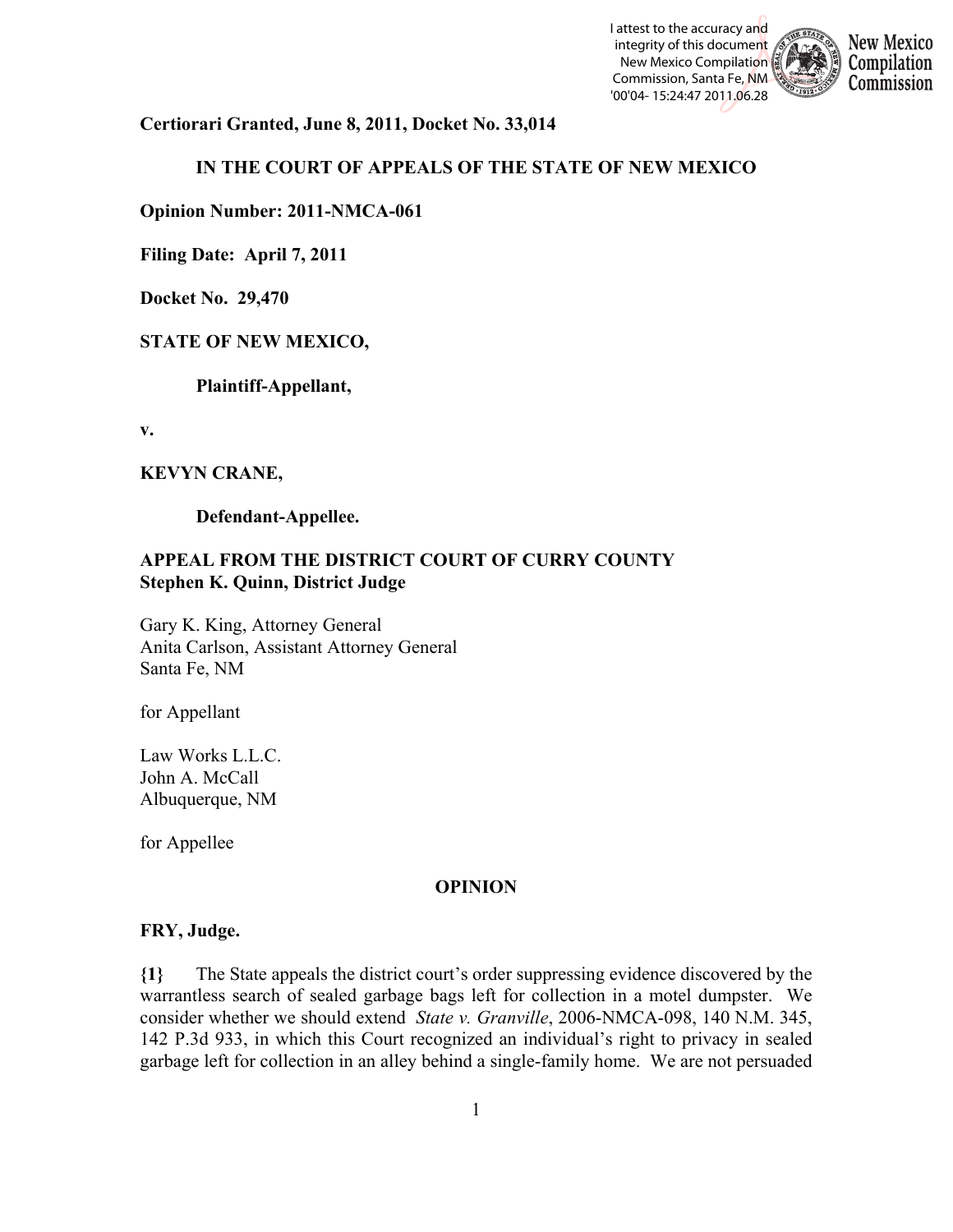by the State's attempts to distinguish the expectation of privacy held by a motel guest who places garbage in a motel dumpster from the expectation of privacy held by an individual who places garbage outside of a residence. We affirm the suppression of the evidence.

## **BACKGROUND**

**{2}** The following facts are undisputed. Police received an anonymous call from a patron of the Choice Inn reporting a strong chemical odor emanating from an adjacent motel room. Suspecting methamphetamine production, Agent Waylon Rains and Agent Steven Wright from the Clovis drug task force traveled to the motel to investigate. Agent Rains did not detect a chemical smell from outside Room 316, the reported motel room. From information provided by the motel staff, Agent Rains discovered that the registered guest in that room was Christopher Kidd. While conducting surveillance of Room 316 from the motel parking lot, Agent Rains observed an individual later identified as Kidd walking from that motel room to the motel's dumpster and throwing away an open box. Agent Rains went to the dumpster, removed the box, which had contained latex gloves, and found it unsealed and empty. While he was checking the box behind a cinder block wall, Agent Rains heard more garbage being discarded into the dumpster, although he was unable to view the individual discarding the garbage, and he heard a motel room door close shut. Presuming it was Kidd again discarding garbage, Agent Rains returned to the dumpster, found two sealed black plastic garbage bags, and removed them. Although they could not see the contents of the bags, the agents smelled a strong chemical odor. Without first obtaining a warrant, the agents opened and searched the bags. They found several items used to manufacture methamphetamine, including empty boxes for pseudoephedrine pills, an empty can of acetone, empty cans of Heet gas line antifreeze, and several matchbook covers.

**{3}** Based on this evidence, Agent Wright left the Choice Inn to obtain a search warrant. Agent Rains stayed at the motel to conduct further surveillance and saw two men leave Room 316. The men were later identified as Kidd and Defendant Kevyn Crane. Kidd carried a large red suitcase out of the motel room, placed it in a white car that drove up, and got in the car. Defendant got into a different vehicle that was parked in the motel lot. Agent Rains stopped Defendant, Kidd, and the driver of the white car, explained that police had received a tip about methamphetamine production, and asked them for identification. Defendant told the agent that he was staying in Room 316 and that he had to return to the room to retrieve his identification. Agent Rains accompanied him and did not see any signs of a meth lab, but he smelled the same chemical odor that had emanated from the garbage bags.

**{4}** Agent Wright returned with a search warrant, which permitted the agents to search Room 316 and the cars. They found additional manufacturing items and paraphernalia, including digital scales, glass pipes, baggies, muriatic acid, Coleman fuel, acetone, and a jar of bi-layered liquid. Agents also found personal letters to Defendant stored in a box in the closet. Defendant was charged with trafficking methamphetamine and possession of drug paraphernalia.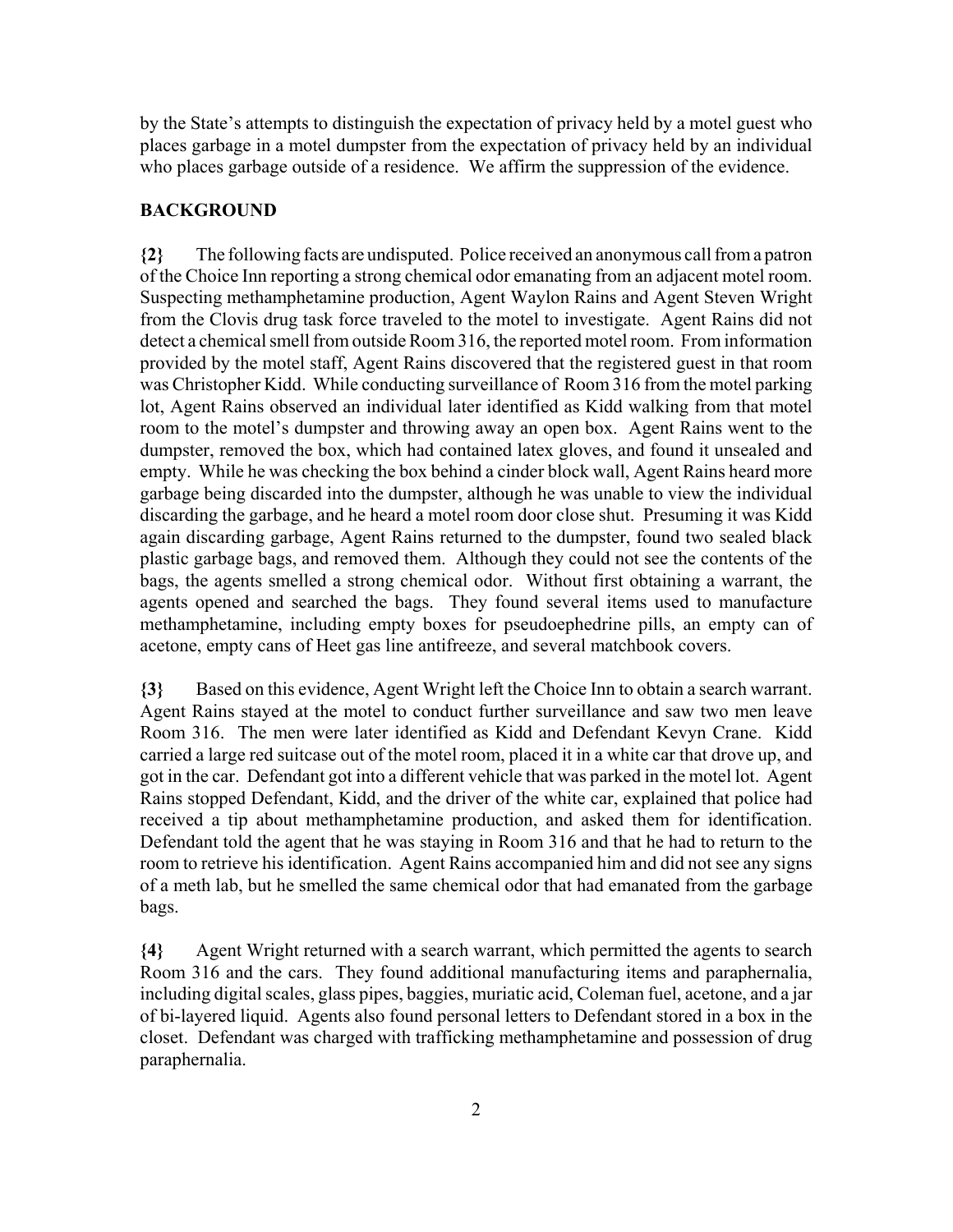**{5}** Defendant filed a motion based on *Granville* to suppress the evidence found in the dumpster. The district court held an evidentiary hearing and granted Defendant's suppression motion as to the items sealed in the black plastic bags. In its findings of fact and conclusions of law, the district court determined that Defendant was sharing the motel room with Kidd and decided based on *Granville* that Defendant had a reasonable expectation of privacy in the motel room and the garbage discarded from the room. The district court therefore concluded that the agents could not search the refuse thrown in the dumpster without a warrant. Pursuant to NMSA 1978, Section 39-3-3(B)(2) (1972), the State appealed from this ruling.

## **DISCUSSION**

**{6}** On appeal, the State argues, as it did below, that Defendant did not have an expectation of privacy that society is prepared to recognize as reasonable. The State does not argue that an exception to the warrant requirement applied. The parties agree, in light of *Granville* and the arguments raised in district court, that the relevant privacy interest should be examined under the New Mexico Constitution. As a result, our inquiry is limited to the reasonableness of a motel guest's expectation of privacy in his or her garbage under the New Mexico Constitution. *See Granville*, 2006-NMCA-098, ¶¶ 9, 34-35 (analyzing only the state constitutional claim of privacy in garbage from one's residence where the state did not argue the existence of another exception to the warrant requirement). We analyze these constitutional questions under a de novo standard of review. *Id.* ¶ 9.

#### **The** *Granville* **Decision**

**{7}** In *Granville*, this Court applied the interstitial approach announced in *State v. Gomez*, 1997-NMSC-006, ¶¶ 19, 22-23, 122 N.M. 777, 932 P.2d 1, and decided to depart from the Fourth Amendment jurisprudence. *Granville*, 2006-NMCA-098, ¶¶ 10-19, 33. We rejected the federal notion that "it is unreasonable to have an expectation of privacy in garbage when it is readily accessible to any member of the public." *Id.* ¶¶ 21-23 (explaining the rationale of *California v. Greenwood*, 486 U.S. 35 (1988), and courts holding consistent with *Greenwood*, which permit warrantless searches and seizures of garbage). The Court in *Granville* adopted the approach taken by *State v. Hempele*, 576 A.2d 793, 799-808 (N.J. 1990), the seminal case recognizing a reasonable expectation of privacy in residential garbage left for collection under a state constitution. *See Granville*, 2006-NMCA-098, ¶¶ 15, 22-23. The New Mexico Constitution, *Granville* explained, provides greater privacy protections and recognizes that the contents of an individual's garbage reveals evidence of a person's most private traits and intimate affairs. *See id.* ¶¶ 25-26. The Court determined that when an individual conceals garbage from plain view by placing his or her personal items in a garbage can or an opaque bag, that action "exhibits an expectation of privacy that is not unreasonable." *Id*. ¶ 27.

## **The State's Arguments**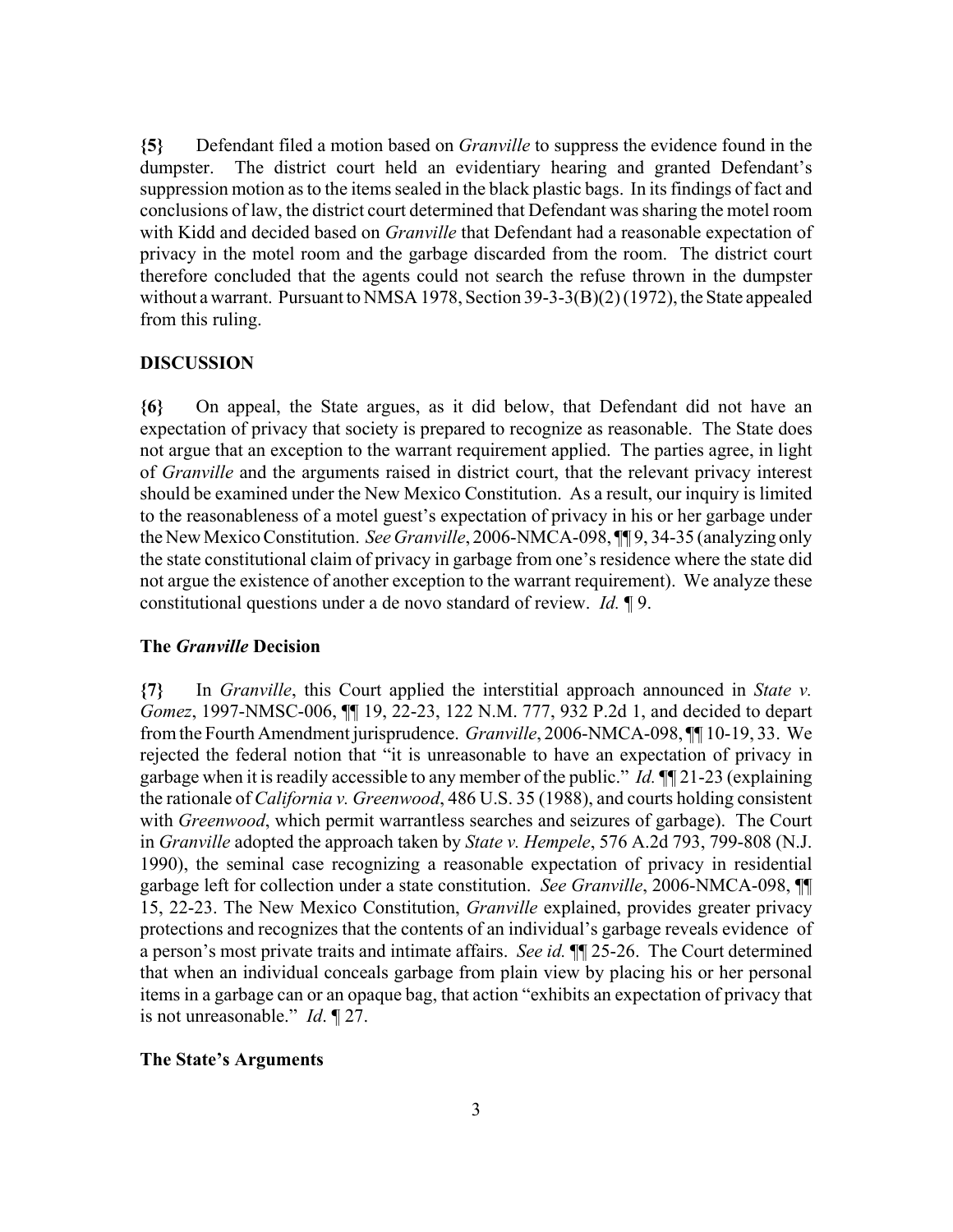**{8}** The State contends the present case contains a critical distinction from the facts of *Granville* that precludes the state constitutional protection, which is that the search was of garbage found in a motel dumpster, not garbage found in garbage cans outside a home. Given this circumstance, the State makes essentially one argument with two sub-parts: (1) a person placing garbage in a motel dumpster has a lesser expectation of privacy than he or she would have if the garbage were placed outside a home because (a) that person has less control over the disposition of the garbage and (b) the public has far greater access to garbage placed in a motel dumpster. The State maintains that, taken together, these circumstances establish that a person does not have a reasonable expectation of privacy in garbage placed in a motel dumpster.

#### **Framework of Analysis**

**{9}** Before addressing the State's arguments, we consider the applicability of the twoprong analysis of privacy expectations set forth in *Katz v. United States*, 389 U.S. 347, 361 (1967) (Harlan, J., concurring), which considers first whether the defendant has an actual or subjective expectation of privacy and, second, "whether that expectation is one that society is prepared to recognize as reasonable." *Granville*, 2006-NMCA-098, ¶ 11. As this Court noted in *Granville*, since the decision in *Greenwood*, "other courts began to utilize the *Katz* test in relation to garbage searches." *Granville*, 2006-NMCA-098, ¶ 20. We further observed that the *Greenwood* Court passed over the first prong of the test and focused on the second prong—whether society would recognize as reasonable an expectation of privacy in garbage. *Granville*, 2006-NMCA-098, ¶¶ 11, 20. In addition, the New Jersey Supreme Court in *Hempele* rejected the two-prong *Katz* test and concluded that the New Jersey Constitution "requires only that an expectation of privacy be reasonable." *Hempele*, 576 A.2d at 802.

**{10}** We agree with the court in *Hempele* and conclude that under Article II, Section 10 of the New Mexico Constitution, the requisite inquiry is whether the expectation of privacy in a particular instance is reasonable; therefore, we need not consider whether Defendant had an actual expectation of privacy in the garbage. The United States Supreme Court itself has acknowledged that a subjective expectation of privacy can be irrelevant in certain cases.

For example, if the [g]overnment were suddenly to announce on nationwide television that all homes henceforth would be subject to warrantless entry, individuals thereafter might not in fact entertain any actual expectation or privacy regarding their homes, papers, and effects. Similarly, if a refugee from a totalitarian country, unaware of this Nation's traditions, erroneously assumed that police were continuously monitoring his telephone conversations, a subjective expectation of privacy regarding the contents of his calls might be lacking as well. In such circumstances, where an individual's subjective expectations had been conditioned by influences alien to well-recognized Fourth Amendment freedoms, those subjective expectations obviously could play no meaningful role in ascertaining what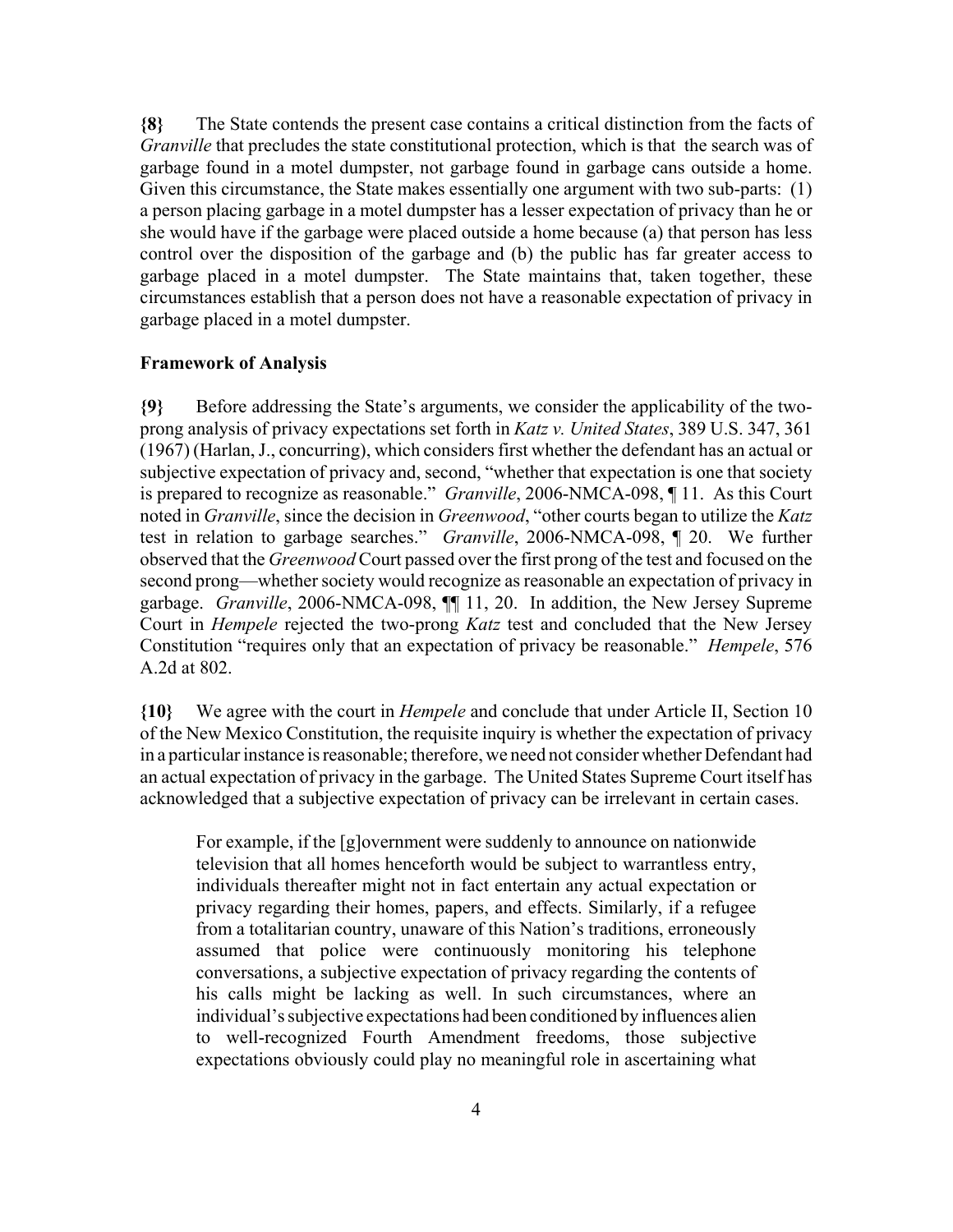the scope of Fourth Amendment protection was. In determining whether a legitimate expectation of privacy existed in such cases, a normative inquiry would be proper.

*Smith v. Maryland*, 442 U.S. 735, 741 n.5 (1979) (internal quotation marks omitted). We fail to see why a subjective expectation of privacy would have any additional relevance in cases like the present one. In addition, as noted in *Hempele*, "the two-prong analysis entails an arbitrary distinction between facts that manifest a subjective privacy expectation and those that indicate the reasonableness of the privacy expectation." 576 A.2d at 801. The *Hempele* court gave the example of a warrantless search of a clear plastic purse. *Id.* at 802. "Thus the objective fact of the transparency of the purse could be evidence either of a failure to manifest a subjective privacy expectation or of the unreasonableness of that subjective privacy expectation. The decision to apply that fact to one prong rather than the other would be arbitrary." *Id.*

# **Analysis**

**{11}** Before analyzing the issue in terms of the location where the garbage was placed, we reiterate *Granville*'s acknowledgment that "[t]he contents of a person's garbage are evidence of his [or her] most private traits and intimate affairs." 2006-NMCA-098, ¶ 25. Garbage can reveal recreational pursuits, "sexual and personal hygiene practices; information about one's health, finances, . . . political preferences" and details about relationships and beliefs. *Id.* This Court said in *Granville*, "We believe that most people would greatly object if faced with the reality of another person's snooping in their private affairs by sorting through their garbage." *Id.* ¶ 26.

**{12}** Given the backdrop of this "presumption that an expectation of privacy is reasonable when garbage is in a container that conceals the contents from plain view," we turn to the State's arguments. *Id.* ¶ 27. According to the State, despite *Granville*'s determination that a person has a reasonable expectation of privacy in garbage placed outside a family home, it is unreasonable to conclude that a person has a similar expectation of privacy in garbage placed in a motel dumpster. This is because (1) the person placing garbage in a motel dumpster has less control over the garbage and (2) the public has greater access to garbage in a dumpster.

**{13}** With respect to the first point, the State argues that a person inevitably loses control over his or her garbage. Thus, a person cannot reasonably expect his or her garbage to be treated confidentially and with respect by those who have access to the garbage in the dumpster or those with access after the garbage is removed for disposal. The State further argues that while a homeowner directly transmits his or her garbage to the collector, Defendant threw his garbage in a dumpster and left it to the motel owners to control its disposition.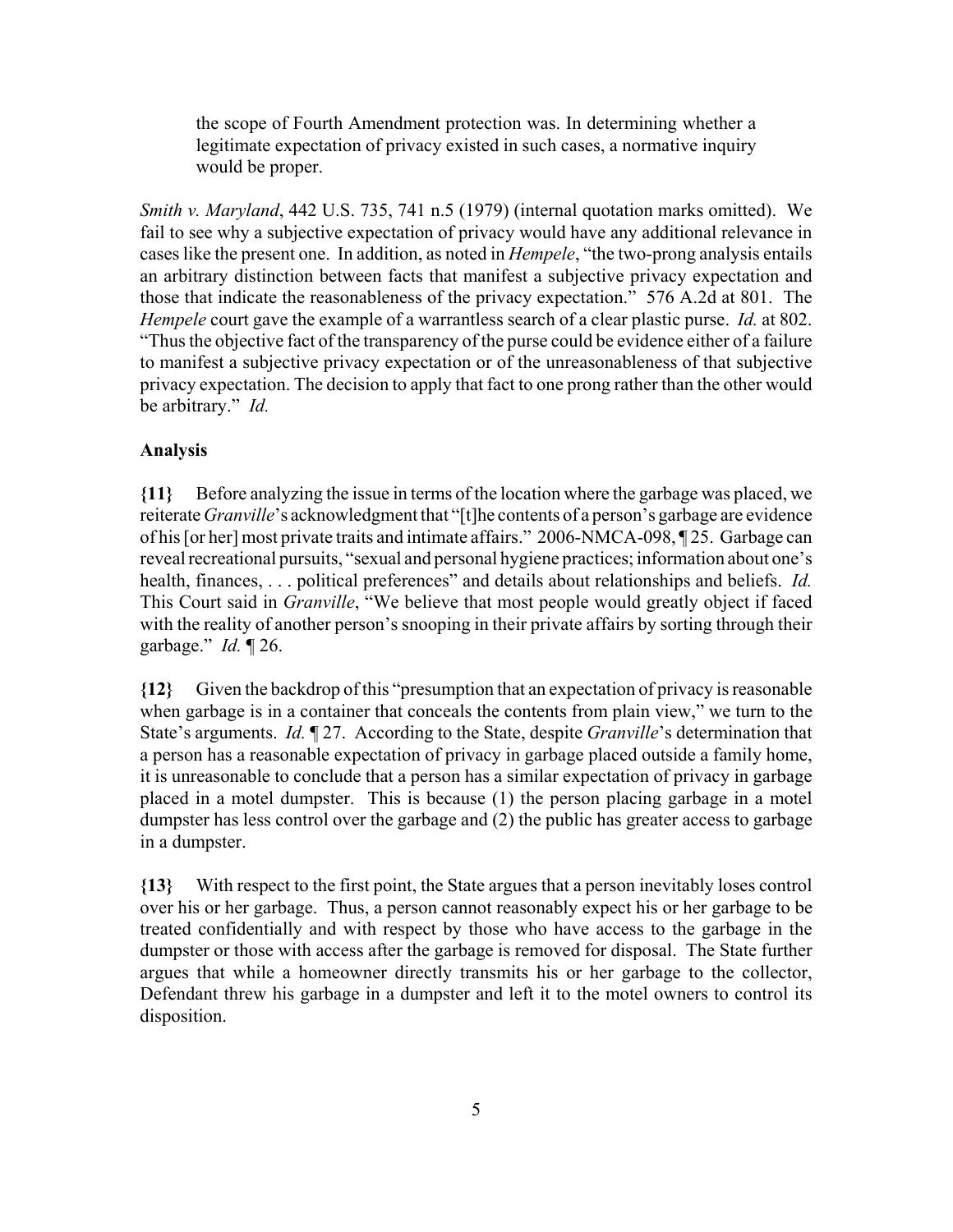**{14}** We first observe that we need not concern ourselves with the privacy expectations applicable to garbage that is in the process of being hauled away or garbage in the garbage dump because those are not the facts before us. In the present case, we are concerned only with a person's privacy interest in garbage disposed of in a motel dumpster before the dumpster is hauled away or emptied, or its contents are commingled with garbage in other containers or at the dump.

**{15}** It appears that the State's argument related to control is, in effect, the same as its second argument—that the public has greater access to garbage in a dumpster. The State notes that a person placing garbage in a garbage can outside the home "has a greater ability to control access to it—for instance, by stopping someone about to open the bin." In contrast, the State observes, Defendant "had no right to exclude others from pulling his garbage bags out of the dumpster and looking into them."

**{16}** Importantly, the Court in *Granville* explained that a reasonable expectation of privacy is not necessarily rendered unreasonable where garbage in a closed, opaque bag is left in an area accessible to the public. *See id.* ¶¶ 28-31. The Court reasoned that the mere possibility of access by the public does not negate a person's reasonable expectation of privacy and the expectation that the garbage will be free from governmental intrusion before it is removed by a garbage truck and disposed of. *See id.* ¶¶ 30-31. "Article II, Section 10, protects citizens from governmental intrusions, not intrusions from members of the general public, the garbage collector, or nearby wildlife." *Id.* ¶ 29. In addition, as the *Hempele* court aptly noted, "[a]lthough garbage bags are placed in areas accessible to the public, the *contents* are not exposed to the public." 576 A.2d at 807.

**{17}** While a motel dumpster may be more easily accessed by the public than a garbage can outside a single-family residence, we fail to see why this should result in a reduced expectation of privacy in the contents of garbage bags thrown into the dumpster. "There is a difference between a homeless person scavenging for food and clothes, and an officer of the [s]tate scrutinizing the contents of a garbage bag for incriminating materials." *Id.* at 805.

**{18}** The State further contends that the Court in *Granville* took pains to emphasize that "it was because the garbage [in *Granville*] was from a home, found in garbage cans outside the home, that greater privacy protection was warranted." In support, the State highlights the following language in *Granville*:

With our holding today, we acknowledge the specific language "homes and effects" [in] Article II, Section 10. As we detailed above, the contents of an individual's refuse are evidence of intimate and private affairs that are conducted within the home, the most protected of areas. It is reasonable for an individual to have an expectation of privacy in these effects of the home.

2006-NMCA-098, ¶ 33 (citation omitted).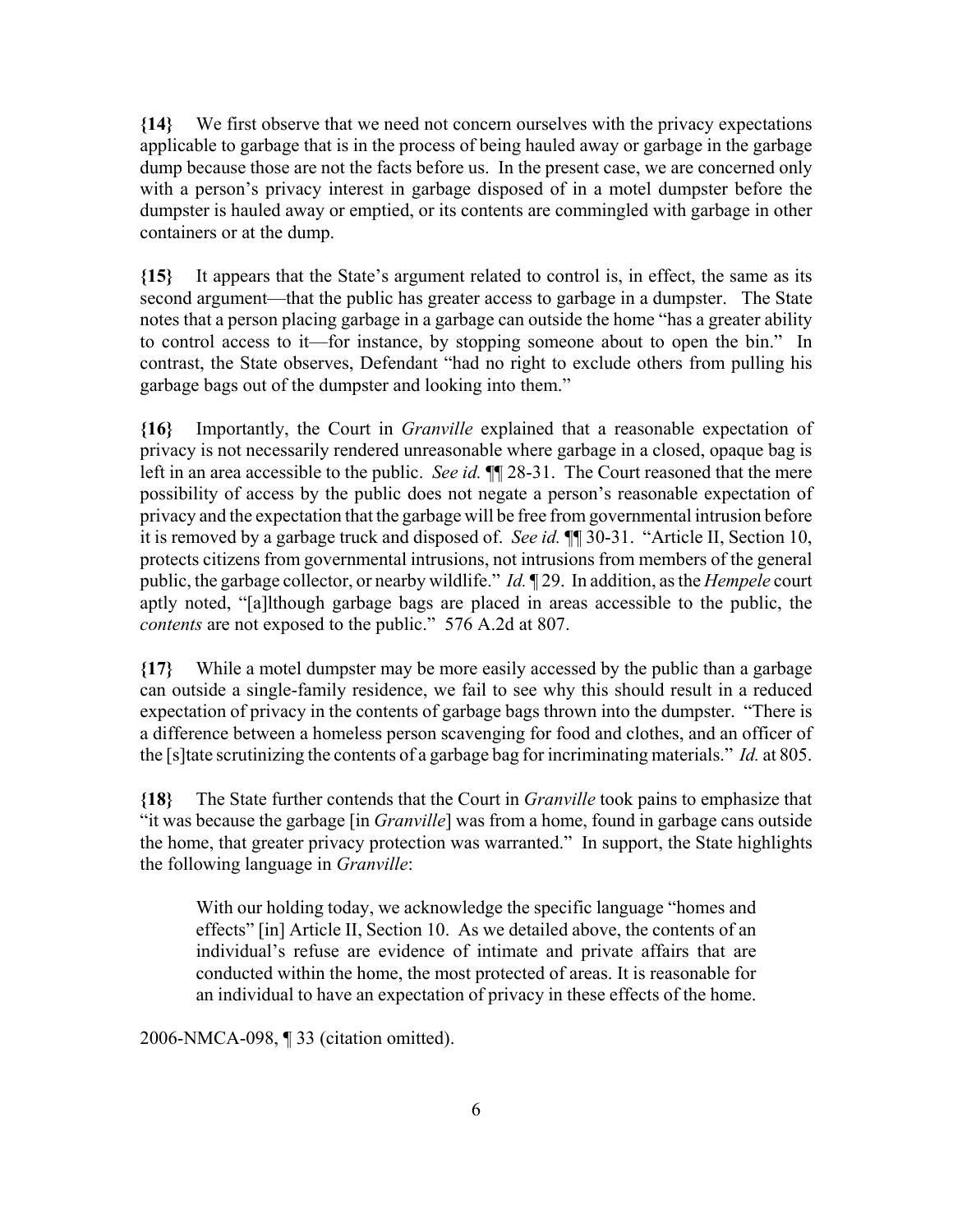**{19}** We think the State reads *Granville* too narrowly. While a motel room is not the same as a person's "home," the United States Supreme Court has recognized that for Fourth Amendment purposes, a motel guest has privacy interests similar to those he or she has when in the home. *Stoner v. California*, 376 U.S. 483, 490 (1964) (explaining that "[n]o less than a tenant of a house, or the occupant of a room in a boarding house, a guest in a hotel room is entitled to constitutional protection against unreasonable searches and seizures" (citation omitted)). Our state appellate courts recognized the same principle in analyzing searches under the Fourth Amendment. *See State v. Zamora*, 2005-NMCA-039, ¶¶ 5, 14, 137 N.M. 301, 110 P.3d 517 (holding that "[the d]efendant's subjective expectation of privacy in the motel room is one that society is prepared to recognize as reasonable" where the defendant was an invited overnight guest in a motel room occupied by his aunt and his cousin). Like the defendant in *Zamora*, Defendant in the present case was sharing Kidd's motel room according to the district court's unchallenged finding. Thus, under the more expansive protections afforded by our State Constitution, we conclude that Defendant had the same expectation of privacy in the "effects" of his motel room as he would have in the effects of his home.

**{20}** To further support its argument that Defendant had a diminished expectation of privacy, the State relies on several out-of-state cases, which declined to recognize an expectation of privacy in garbage. Some of the cases turn on the fact that a third party turned over the garbage to the police. *See State v. Howard*, 157 P.3d 1189, 1190 (Or. 2007) (involving a sanitation company that turned over the defendant's garbage to an officer after the garbage was collected from the defendant's home); *State v. Purvis*, 438 P.2d 1002, 1002- 04 (Or. 1968) (en banc) (involving a hotel maid who, acting at the behest of the police, found a marijuana butt on the floor of a room and gave it to police). The operative facts in the current case are materially distinct. Here, Defendant placed his sealed garbage from the motel room directly in the motel garbage receptacle, which the agent himself removed and searched. There was no third party intrusion and, as a result, these out-of-state cases are not persuasive authority.

**{21}** The remaining cases the State relies on either apply the analysis under the Federal Constitution, which we rejected in *Granville*, or they rely on a materially distinct state constitution. *See, e.g.*, *United States v. Hall*, 47 F.3d 1091, 1094-96 (11th Cir. 1995) (denying a Fourth Amendment privacy interest in a business's garbage placed in a commercial dumpster under federal jurisprudence). The State relies heavily on case law from the State of Washington, because it has departed from federal case law in the context of residential garbage searches, but it has refused to protect garbage discarded in an apartment complex or next to an abandoned house. *See State v. Boland*, 800 P.2d 1112, 1116-17 (Wash. 1990) (holding that a search of residential garbage left curbside was an unreasonable governmental intrusion); *State v. Hepton*, 54 P.3d 233, 236-38 (Wash. Ct. App. 2002) (holding that the defendant had no privacy interest in the next-door-neighbor's garbage can); *State v. Rodriguez*, 828 P.2d 636, 642 (Wash. Ct. App. 1992) (holding that the garbage bag full of stolen property the defendant, in an attempt to hide it, discarded in a community dumpster at his mother's apartment complex where he was staying was not part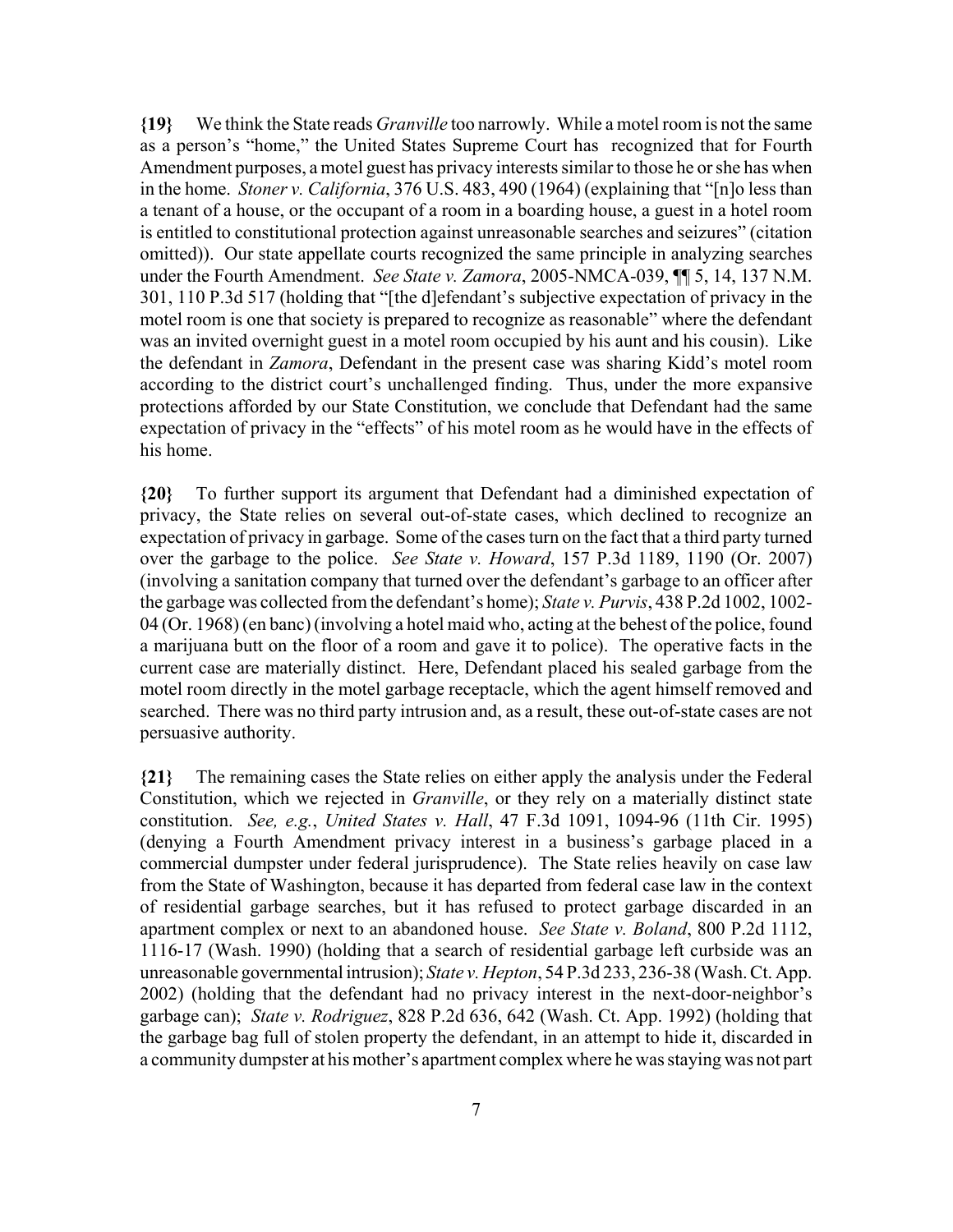of his constitutionally protected private affairs). In *Boland*, however, the Washington court expressly emphasized that there is an "important doctrinal difference" between Washington case law and federal case law or the law of other states that have relied on their state constitutions. 800 P.2d at 1116. The Washington court specifically distinguished the reasoning upon which *Granville* relied, stating that the analysis under the Washington Constitution was not whether an expectation of privacy was reasonable, but rather "whether the 'private affairs' of an individual have been unreasonably violated." *Boland*, 800 P.2d at 1116 (distinguishing the analysis of the New Jersey court under its state constitution in *Hempele* that rejected federal case law on residential garbage searches). We do not find Washington case law helpful in construing our own constitution in this case.

**{22}** The State's focus on control over garbage and public access to garbage amounts to little more than the Fourth Amendment public accessibility theory in *Greenwood* that we rejected in *Granville*. Importantly, we determined that the defendant in *Granville* had a reasonable expectation of privacy in the garbage he disposed of in a public alley located behind his brother's home. 2006-NMCA-098, ¶¶ 3, 33-35. With these facts, the *Granville* opinion went to great lengths to explain that "[w]hat a person seeks to preserve as private, even in an area accessible to the public, may be constitutionally protected." *Id.* ¶ 28 (internal quotation marks and citation omitted). Nothing in the opinion indicates an intention to require people to accept greater governmental intrusions and diminished privacy expectations where the garbage receptacle is used by multiple residents or where a third party arranges the disposal of guests' garbage.

**{23}** In fact, *Granville* often relied on the privacy notions expressed in *State v. Morris*, 680 A.2d 90 (Vt. 1996), in which the court protected, under its state constitution, a tenant's expectation of privacy in garbage he discarded by placing it near the curb of his apartment complex in opaque garbage bags. *See Granville*, 2006-NMCA-098, ¶¶ 22, 30, 32-33. Facing similar arguments that the State raises here, the Vermont Supreme Court in *Morris* held that third-party intrusions or consent did not negate the reasonable expectation of privacy in one's garbage while residing in a hotel room or multiple-unit dwelling. *See Morris*, 680 A.2d at 99-100 (noting that "[a]part from *Greenwood*, the Supreme Court has never held that an intent to transfer an object or conversation to a third party renders any expectations of privacy unreasonable simply because the third party could then transfer the object to police"). We believe the Vermont Supreme Court's reasoning in *Morris* most comports with this Court's interpretation of the New Mexico Constitution in *Granville*. We agree with the opinion in *Morris* that while communal garbage receptacles may pose a greater risk of "unwanted meddlers, this is hardly a sound reason for concluding, in effect, that the police have carte blanche to subject [tenants of a multi-unit dwelling] to detailed scrutiny [of the private affairs that appear in their garbage]." 680 A.2d at 118 n.3. We also find it significant that the State's arguments against a privacy interest in garbage placed in a motel dumpster apply equally to garbage placed by a resident of an apartment complex in a communal dumpster. The State's contentions suggest the troubling notion that a person unable to afford a single-family house will suffer lesser constitutional privacy protections. *See id.*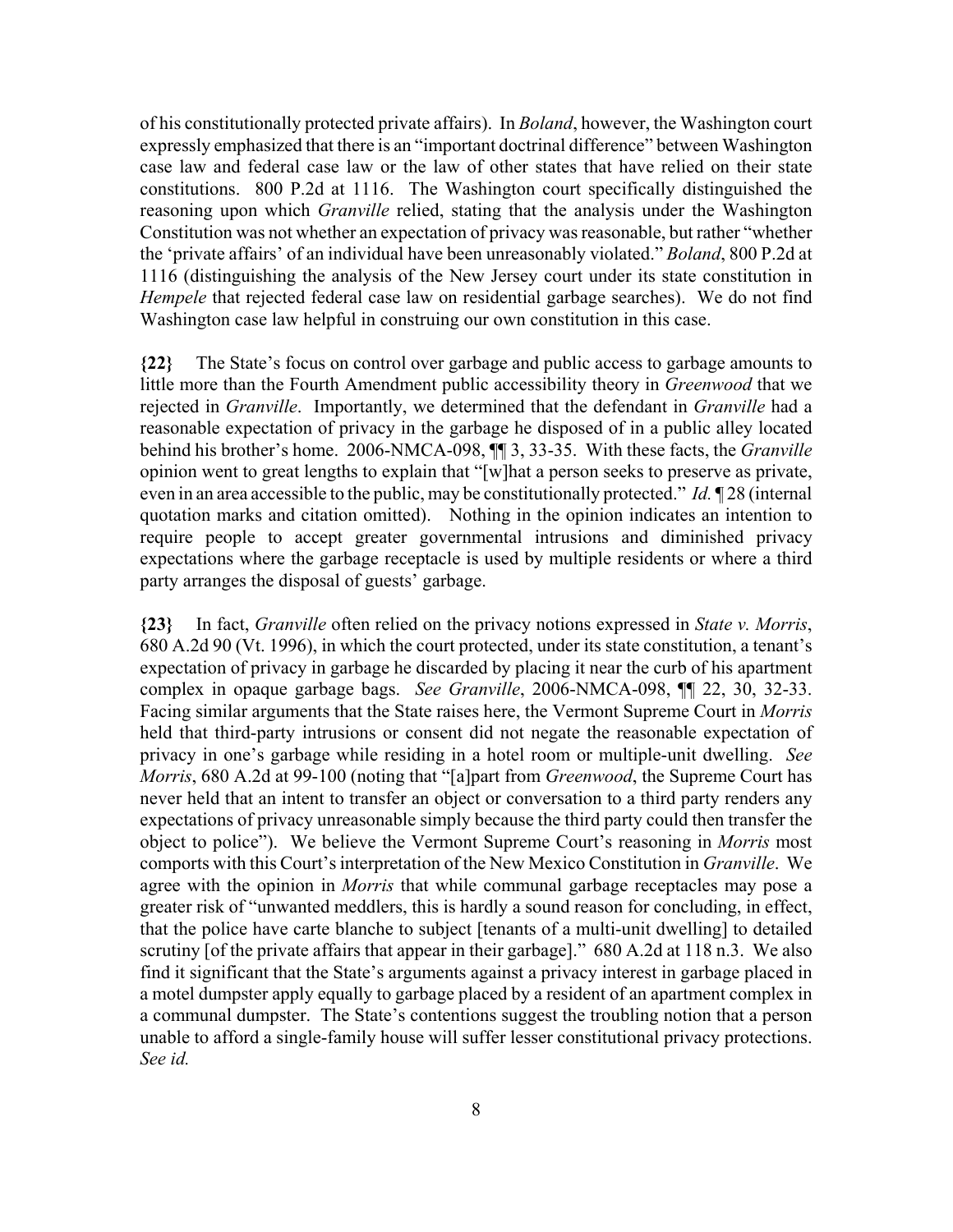**{24}** By placing his garbage in sealed, opaque bags and depositing it directly in the dumpster provided for motel guests, Defendant's actions demonstrated a reasonable expectation that those bags would remain free from warrantless law enforcement inspection at the place where the garbage is placed for customary garbage collection. *See Granville*, 2006-NMCA-098, ¶ 31 ("It was reasonable for the defendants to expect that by their placing the garbage in a particular place and manner for the purpose of disposal, only garbage collection companies would remove the bags and would do so for the express purpose of disposal."). Without the presence of any other exception to the warrant requirement, the warrantless search of Defendant's garbage was unreasonable under the heightened protections of Article II, Section 10 of the New Mexico Constitution.

**{25}** In light of our holding, we need not address the State's argument that Defendant did not have standing to challenge the search of the garbage bags in question. The State's argument on standing is virtually identical to its argument on the issue of whether a person has a reasonable expectation of privacy in garbage placed in a motel dumpster.

## **CONCLUSION**

**{26}** For these reasons, we affirm the district court's suppression of the evidence.

## **{27} IT IS SO ORDERED.**

# **CYNTHIA A. FRY, Judge**

**\_\_\_\_\_\_\_\_\_\_\_\_\_\_\_\_\_\_\_\_\_\_\_\_\_\_\_\_\_\_\_\_**\_\_\_\_

**I CONCUR:**

# **JONATHAN B. SUTIN, Judge**

## **JAMES J. WECHSLER, Judge (dissenting).**

**\_\_\_\_\_\_\_\_\_\_\_\_\_\_\_\_\_\_\_\_\_\_\_\_\_\_\_\_\_\_\_\_**\_\_\_\_

#### **WECHSLER, Judge (dissenting).**

**{28}** I do not believe that, as an extension of *Granville*, "society is prepared to recognize as reasonable" the privacy expectation in this case. *Granville*, 2006-NMCA-098, ¶ 11.

**{29}** In *Granville*, this Court addressed the issue of "whether Article II, Section 10, of the New Mexico Constitution prohibits the warrantless search of an individual's garbage bags placed in trash containers located in an alley behind a residence" where the defendant resided. *Granville*, 2006-NMCA-098, ¶¶ 1, 3. We concluded that "an individual in New Mexico has a reasonable expectation of privacy in his garbage placed for collection in an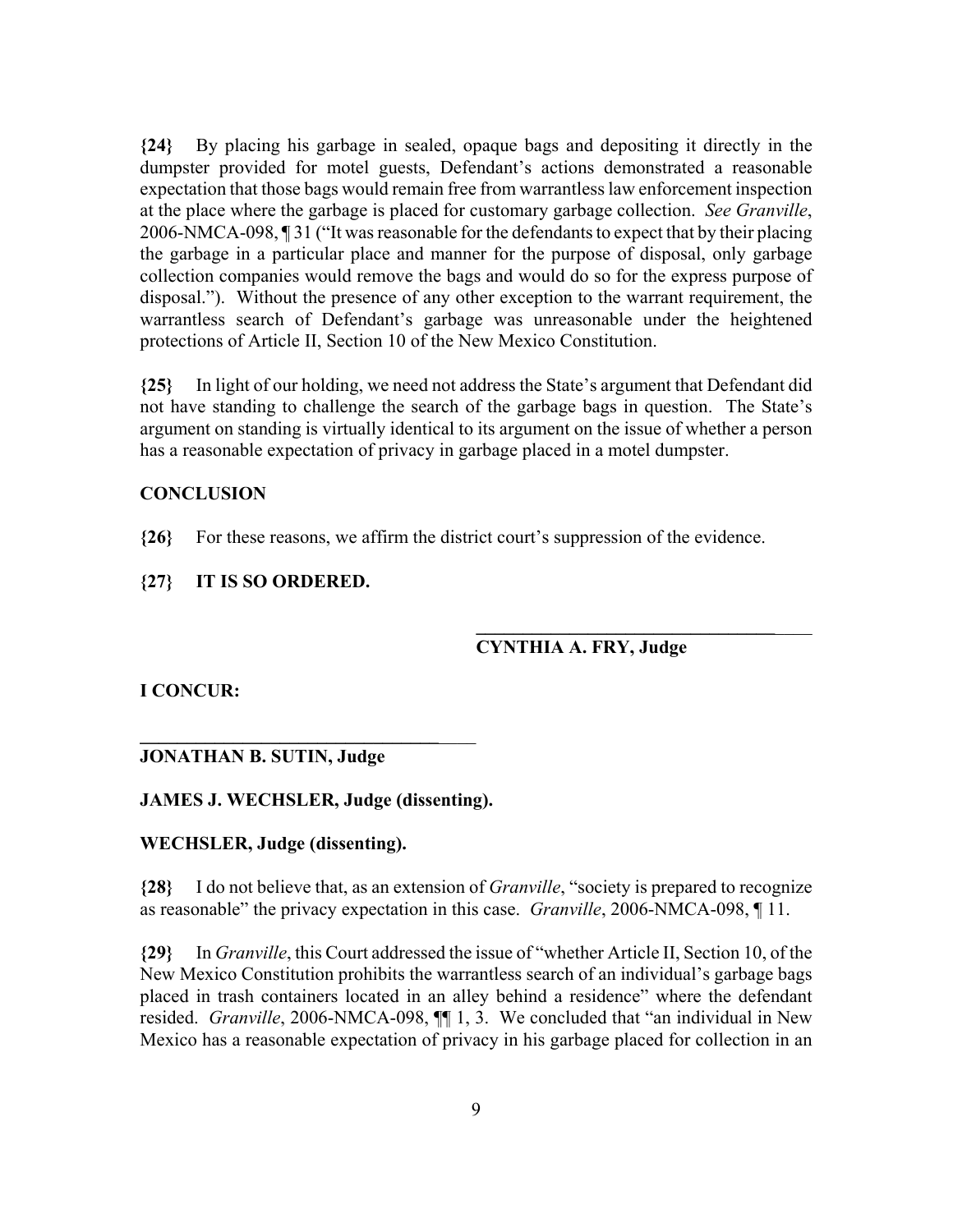opaque container." *Id.* ¶ 33. The issue before us in this case is whether this constitutional protection extends beyond the facts of *Granville* to garbage placed in a motel dumpster.

**{30}** I do not believe that there is a reasonable expectation of privacy in these circumstances. I do not reach this view because such garbage does not reveal the individual's private matters or that an individual can have a reasonable expectation of privacy in garbage placed for collection in an opaque container; these were predicate propositions of *Granville*. Nor do I reach this conclusion because a motel guest does not have a privacy interest in a motel room; a motel guest has the same rights concerning the search of the room that apply to the search of a residence. *See Zamora*, 2005-NMCA-039, ¶ 14. Rather, I arrive at my conclusion because I believe that, when viewed objectively, a motel guest does not have a reasonable expectation of privacy in garbage placed outside of the motel room in a dumpster.

**{31}** First, in my opinion, a dumpster in a parking lot cannot reasonably be viewed as part of the motel room. I consider the general and reasonable expectation for garbage disposal in a motel room to be that the guest would deposit the garbage in a trash container provided by the motel in the room. A motel room is different from a residence in this regard. At a residence, as indicated by *Granville*, the resident has the responsibility to place the garbage at the collection point outside of the residence. *Granville*, 2006-NMCA-098, ¶ 32. Thus, I do not consider cases such as *Zamora* that draw a parallel between a motel room and a residence for search and seizure purposes to control this case.

**{32}** Second, I view the issue, at least in part, as one of control. An individual who disposes of garbage outside a residence, as in *Granville*, has nearly full control of the garbage until it is collected. That is, the individual has not ceded control, and if the individual chooses to retrieve items placed for collection, there is not difficulty in doing so. On the other hand, an individual placing garbage in a dumpster at a motel does not have the same level of control; it is significantly more difficult to retrieve garbage because it is intermingled with garbage that did not originate from the individual. Moreover, the motel, which has no relation to the individual for this purpose, has overall control of the dumpster and the collection of garbage within it. *See Granville*, 2006-NMCA-098, ¶ 31 (adopting the reasoning of *State v. Galloway*, 109 P.3d 383 (Or. Ct. App. 2005), that when an individual makes arrangements for collection of garbage, the individual has a reasonable expectation the collection will take place as arranged). An individual disposing of garbage in this manner has ceded control of it and has placed the garbage beyond the individual's zone of privacy.

**{33}** I thus do not believe that a motel guest has a reasonable expectation of privacy in garbage disposed of in the motel's dumpster outside of the guest's room and respectfully dissent from the opinion of the Court.

## **JAMES J. WECHSLER, Judge**

 $\mathcal{L}_\text{max}$  , and the set of the set of the set of the set of the set of the set of the set of the set of the set of the set of the set of the set of the set of the set of the set of the set of the set of the set of the